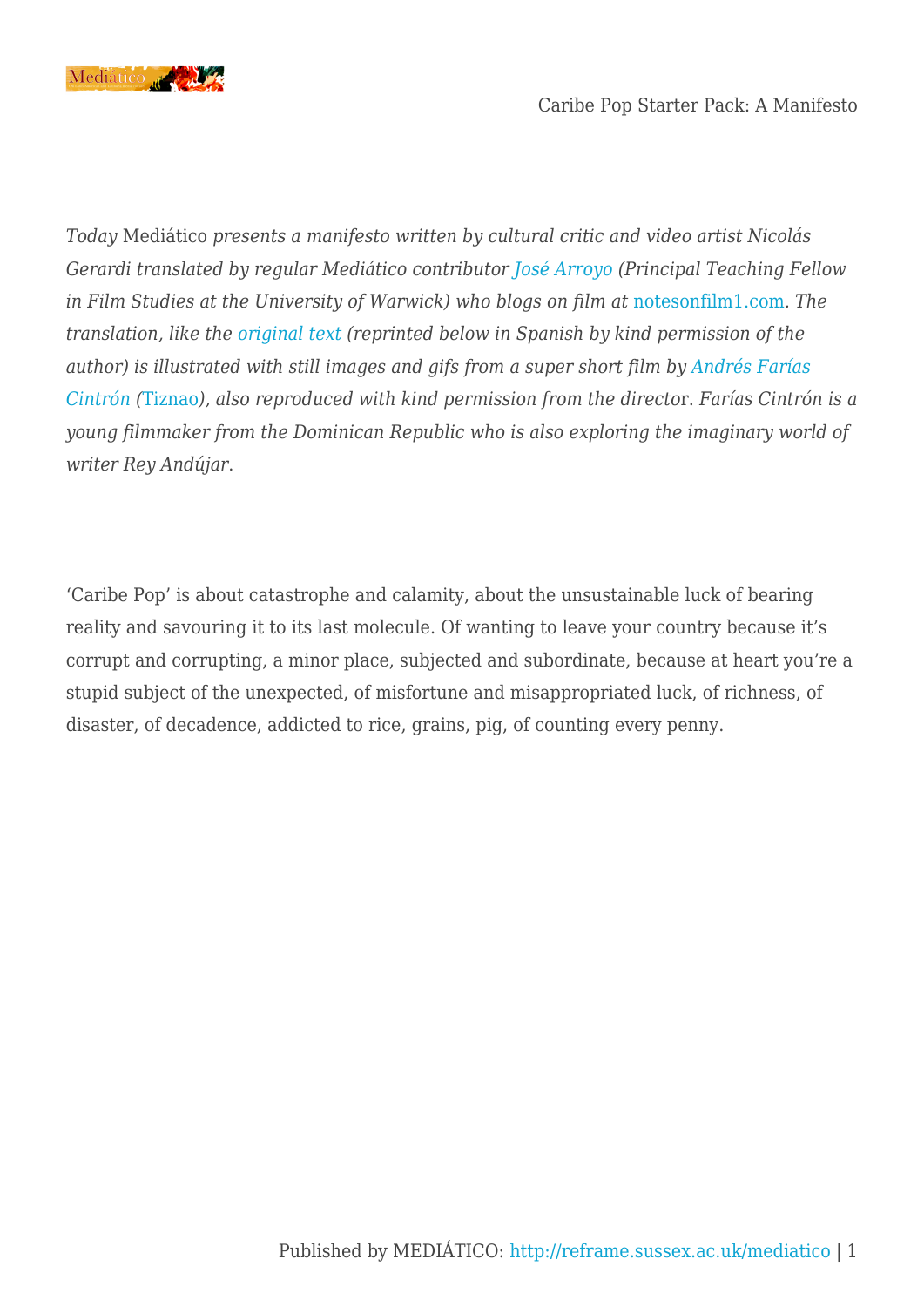



Caribe Pop is a form of surviving tied to the unusual, to the imported, to the foreign and exogenous, but also tied to the familiar, the occult, the darkness. It's no coincidence that Masons have so much power, that the Rosicrucians, the Opus Dei, the Narcos and the Evangelicals have so much power.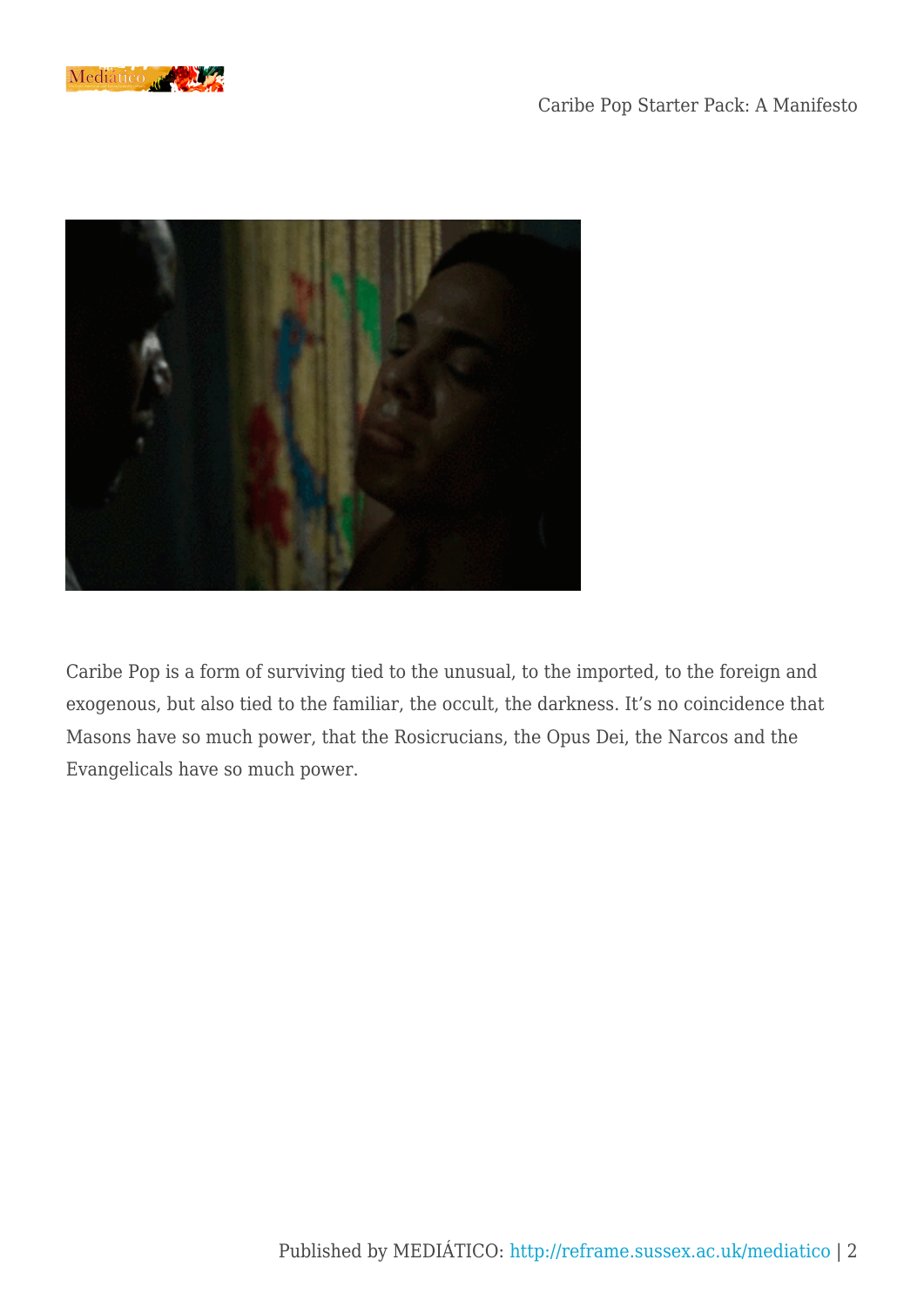



To be Caribe Pop is to experience misfortune after fortunate forgetfulness, to not have memory, to howl and to hunger. To transvestise into a million unrealisable fantasies, see TV and know you're never going to have what's shown, that you don't live the American dream that for you is North American. To be Caribe Pop is to see

*Tiznao* [1 [http://www.bbc.co.uk/programmes/p03cqvy8](https://exchange.sussex.ac.uk/owa/redir.aspx?SURL=jH6XGcX01XM7CjSQOmZlKtsMDbE-EB1FvsPLmJW4ttG6NMzpDjfTCGgAdAB0AHAAOgAvAC8AdwB3AHcALgBiAGIAYwAuAGMAbwAuAHUAawAvAHAAcgBvAGcAcgBhAG0AbQBlAHMALwBwADAAMwBjAHEAdgB5ADgA&URL=http%3a%2f%2fwww.bbc.co.uk%2fprogrammes%2fp03cqvy8)] and know that he's your cousin who's indebted to loansharks, there's fat numbers guy with the gold, and the mess you don't want to return to, that you dance and don't dance, that time is a convention and cataclysm a future.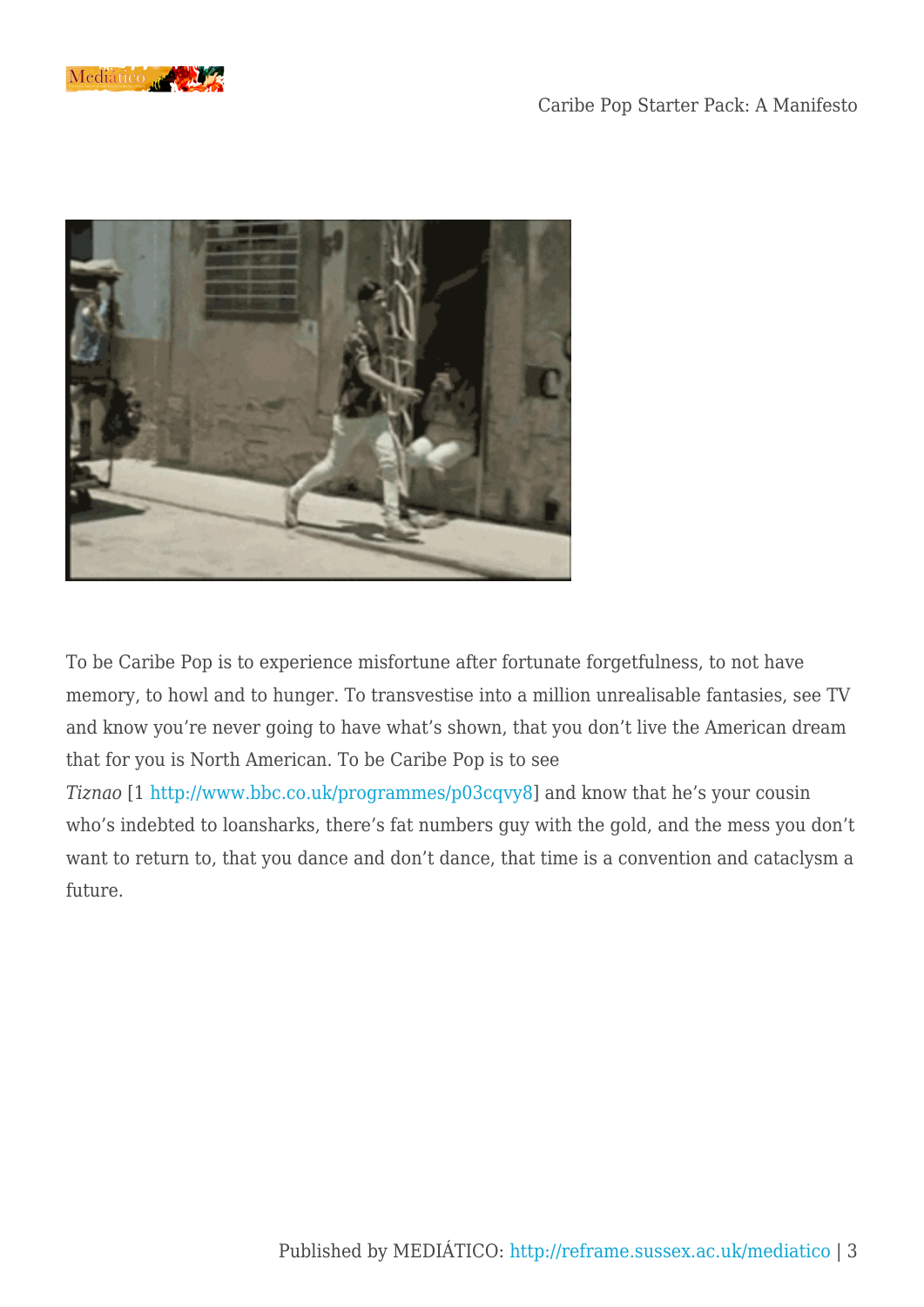



To be Caribe Pop is to come and go but without moving, to cry every night, to be pained by your roots, to want a better future that's always in the future. It's a Judeo-Christian moral that you can steal from every house. It's about the devastating fact of living like a parasite.

There goes Nicolas Bourriaud saying that Latin America throbs strongly to the beat of unusual behaviour, always pulsating, always incomprehensible, erased by a thousand greeds, obliterated by a million memories, addicted to sacrifice and to ritual, to pain and to danger.

To be Caribe Pop is to find oneself again and shine; to hope that chance will bring luck, get dollars, do business and support one's Mom, which is sacred. To live through paternal abandonment, lack sustenance, hurdle through bad choices, and choose reading as escape from furore. To forget the bad times, abortions, aggressions, mistreatments, stabbings; the key is to look straight at the horizon and blink only for a moment.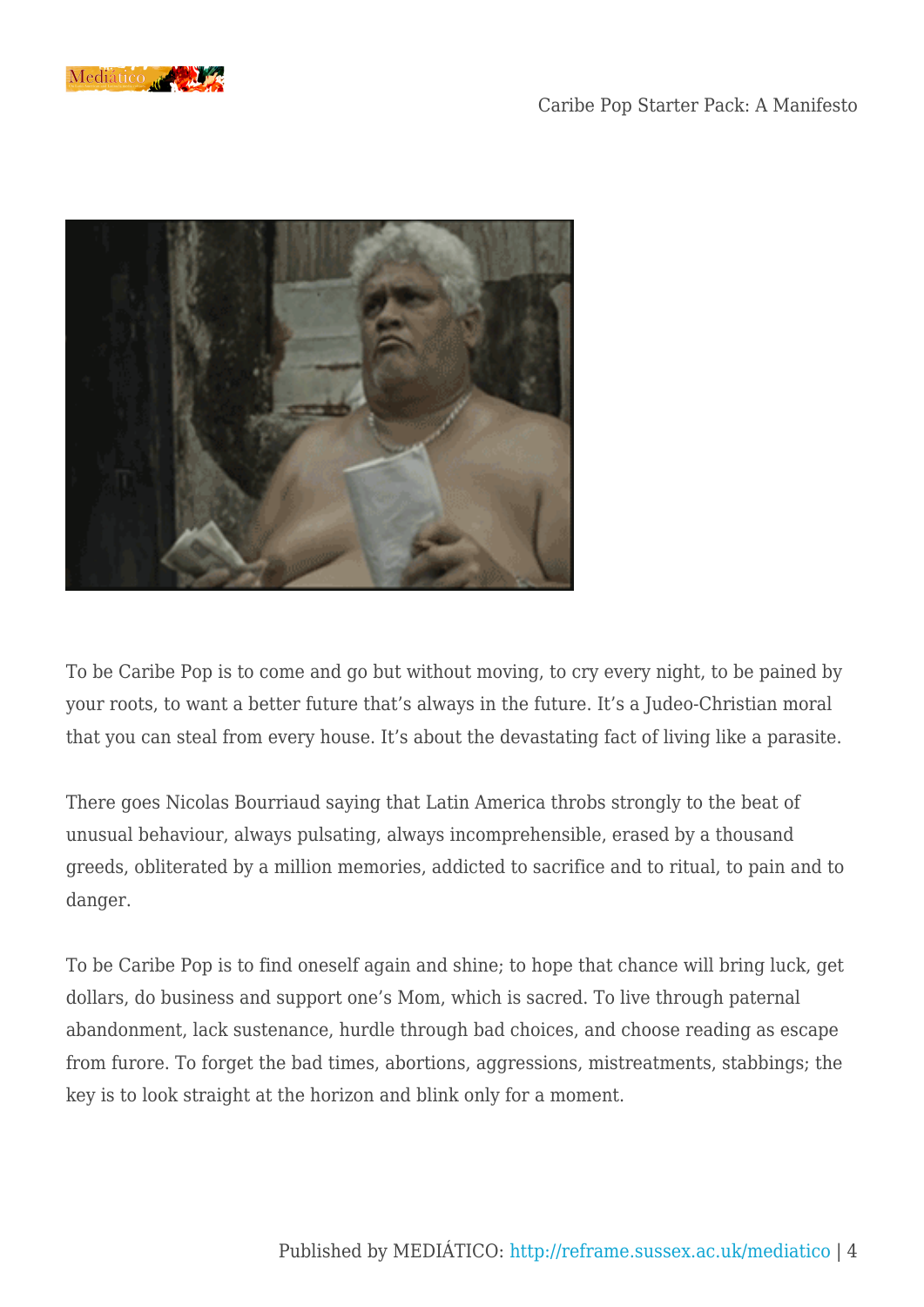



To be Caribe Pop is to have gall whilst mortified, to beat a bitter cacao of events into a froth of excitement, to seal one's mark in the heavens, to speak a Castillian invented in jail. To summarise, to be 'Caribe Pop' is to enjoy the masochism of failure, to give our time moderate doses of love; to use Anglicisms because our language is reduced through domination, to dream of New York's tropical sun when it's -15°, to use the metric system and not the imperial, to accept our impertinent faith as the key to life. To play the lottery as a solution to poverty, to be marginalised and on the margin, to accept *telenovelas* are the only system that shapes us.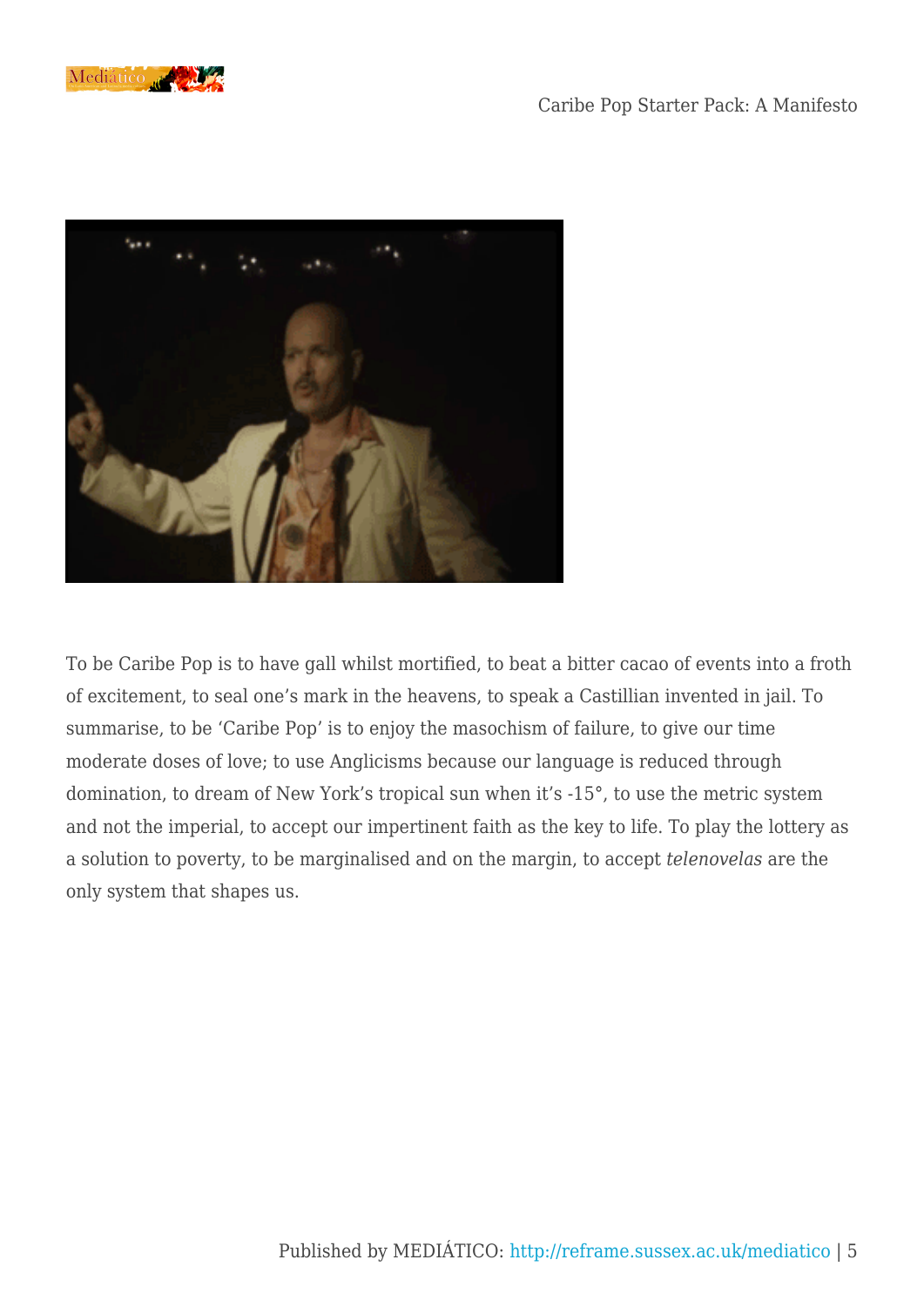



Andrés Farias made the introduction, a ritual of initiation, he showed me the 'literary and performative universe of Rey Andújar' from where comes *Tiznao*, and we spoke of the Narco states, of the eternal torment that is to divide the island of man in two. We shared the faithful belief in the hurricane, and our tropical innocence persuades us because we are Caribe Pop and disaster will fall in love with us.

Nicolás Gerardi (translated by José Arroyo)

## El *Caribe pop*

El *Caribe pop* se trata sobre catástrofe y calamidad, sobre el insostenible azar de soportar la realidad y gozarla hasta su última molécula. De querer salir de tú país porque es corrupto y corruptor, un lugar menor, sometido-sometidor, porque en el fondo eres un estúpido subordinado de lo inesperado, de la desdicha y de la dicha malversada, de la ricura, de lo atroz, lo decadente, adicto al arroz, a los granos, al cerdo, a contar cada centavo.

•••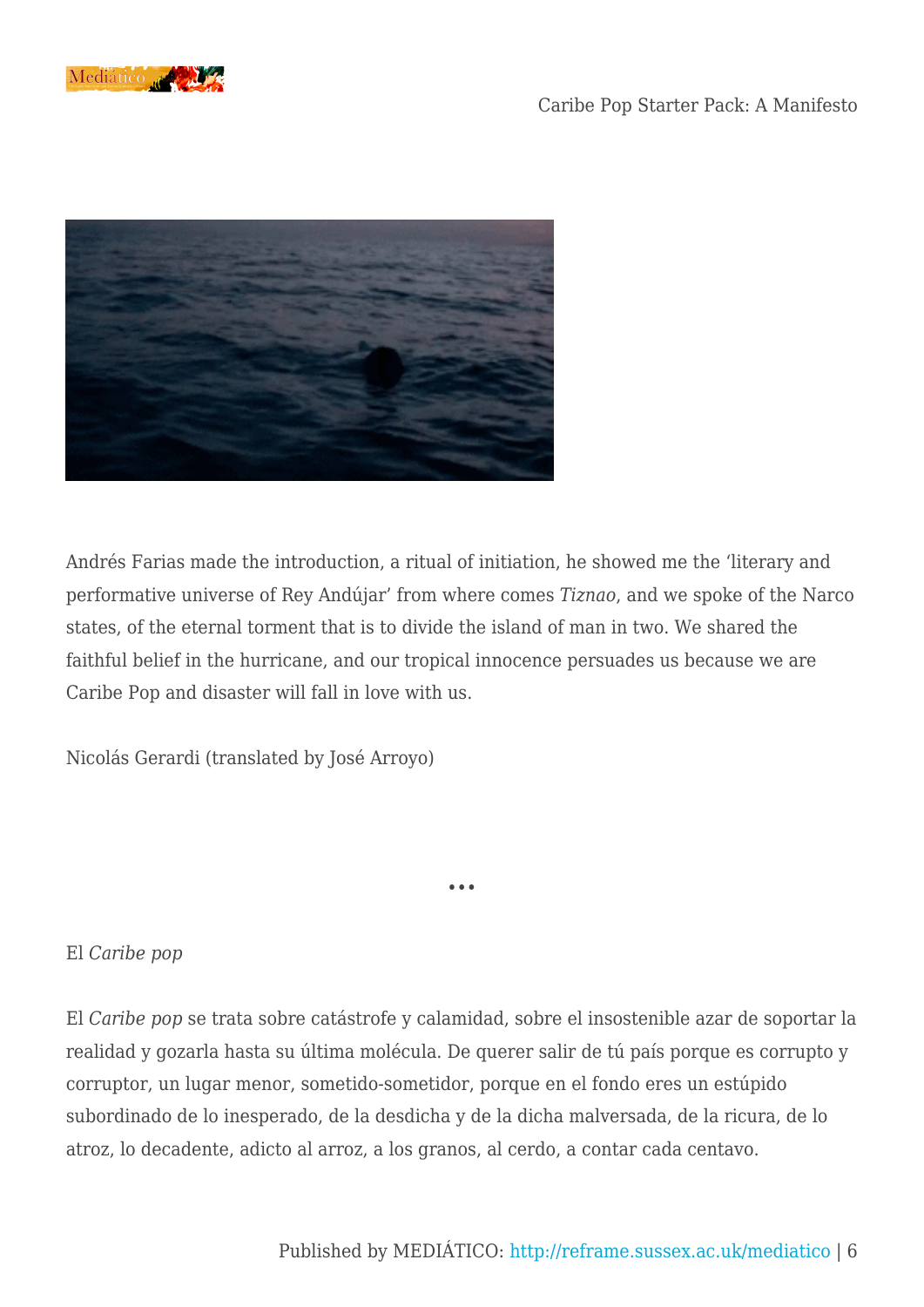

El *Caribe Pop* es una forma de sobrevivir atada a lo inusitado, a lo importado, a lo externo a lo exógeno, pero también a lo propio, a lo ocultista, a lo oscuro. No es coincidencia que los masones tengan tanto poder, que los rosacruces, que los opus dei, que los narcos que los evangélicos tengan tanto poder.

Ser *Caribe Pop* es experimentar la desdicha desde la dicha de olvidar, no tener memoria, aullar y ayunar. Travestirse en mil fantasías irrealizables, ver la televisión y saber que nunca lo vas a tener, que no vives el sueño americano que para ti es norteamericano. Ser*Caribe Pop* es ver [Tiznao](https://www.facebook.com/tiznao2015/timeline) y saber que es tu primo que debe centavos, que ahí esta el gordo del oro, y el burdel al que no quieres volver, que bailas y no bailas, el tiempo una convención y el cataclismo un futuro.

Ser *Caribe pop* es ir y venir pero nunca moverte, llorar todas las noches, que te duelan las raíces, querer un futuro mejor siempre en el futuro, es una moral judeo-cristiana que te puedes robar de cualquier casa, se trata del fulminante hecho de vivir como un parásito.

Por ahí pasa Nicolas Borriaud diciendo que América Latina late fuerte por su inusitado comportamiento, siempre inusitado, siempre incomprensible, borrado de mil códices, obliterados de millones de memorias, adicto al sacrifico y al rito, al dolor y al peligro.

Ser *Caribe Pop* es rebuscarse y brillar, esperar que el azar brinde un fruto, conseguir dólares, hacer el mercado, mantener a la mai que es lo sagrado. Vivir el abandono paterno, carecer de sustento, sobre volar las malas opciones y elegir la lectura como escape a todo el fermento. Olvidar los malos momentos, abortos, agresiones, maltratos, puñaladas, la clave es mirar recto el horizonte y pestañar solo un momento.

El *Caribe Pop* es jugar al vivo pero muerto, batir el chocolate, amargo cacao de los hechos, firmar una de lacra en el firmamento, hablar un castellano inventado en la cárcel. En resumen el *Caribe Pop* es disfrutar el masoquismo del fracaso, administrar en dosis